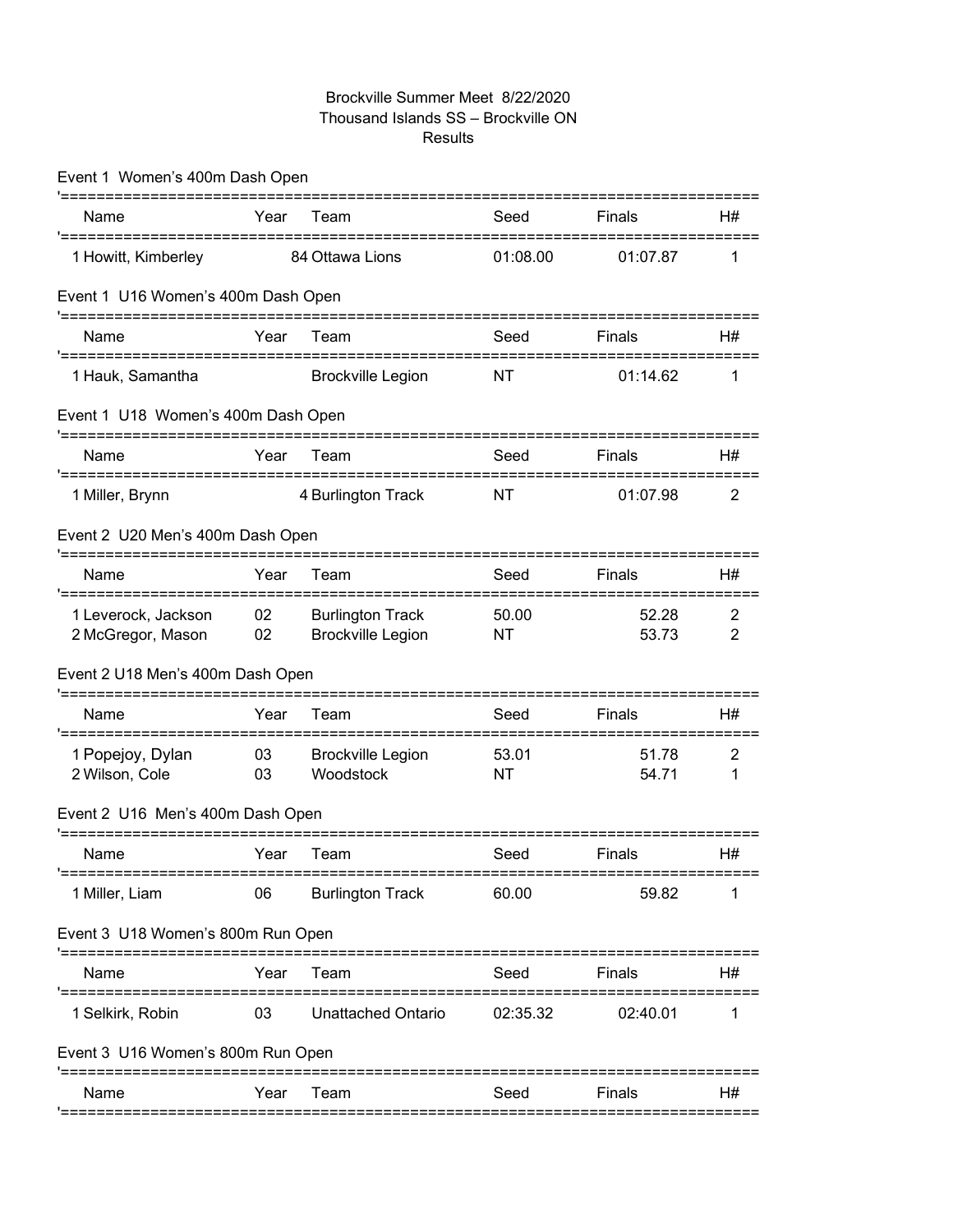| 1 Covey, Mercedez  | 06 | <b>Brockville Legion</b> | NT | 02:43.48 |  |
|--------------------|----|--------------------------|----|----------|--|
| 2 Covey, Summer    | 07 | <b>Brockville Legion</b> | NT | 02:51.81 |  |
| 3 Glashan, Madison | 07 | Brockville Legion        | NT | 03:01.11 |  |
| 4 Hauk, Samantha   | 05 | <b>Brockville Legion</b> | NT | 03:09.15 |  |

## Event 4 U18 Men's 800m Run Open

| Name                                                         | Year | Team                      | Seed      | Finals     | H# |
|--------------------------------------------------------------|------|---------------------------|-----------|------------|----|
| 1 Popejoy, Dylan                                             | 03   | <b>Brockville Legion</b>  | NT        | 02:02.07   |    |
| 2 Bowness, Zachary                                           | 02   | <b>Brockville Legion</b>  | NT        | <b>DNF</b> | 1  |
| Event 4 U16 Men's 800m Run Open<br>'======================== |      |                           |           |            |    |
| Name                                                         | Year | Team                      | Seed      | Finals     | H# |
| 1 Gaffney, Travis                                            | 06   | <b>Brockville Legion</b>  | <b>NT</b> | 02:20.41   | 1  |
| Event 5 U18 Women's 3000m Run Open                           |      |                           |           |            |    |
| Name                                                         | Year | Team                      | Seed      | Finals     | H# |
| 1 MacDonald, Cara                                            | 04   | Unattached Ontario        | 10:40.00  | 11:34.77   | 1  |
| 2 Greer, Rebecca                                             | 04   | <b>Unattached Ontario</b> | 11:20.00  | 12:07.53   | 1  |
| Event 5 U16 Women's 3000m Run Open                           |      |                           |           |            |    |
| '========================                                    |      |                           |           |            |    |
| Name<br>'==================                                  | Year | Team                      | Seed      | Finals     | H# |
| 1 Bennett, Aryka                                             | 06   | <b>Unattached Ontario</b> | NT        | 11:52.42   | 1  |
| 2 Covey, Mercedez                                            | 06   | <b>Brockville Legion</b>  | NT        | 12:09.12   |    |
| 3 Covey, Summer                                              | 07   | <b>Brockville Legion</b>  | NT        | 12:52.98   |    |
| 4 Glashan, Madison                                           | 07   | <b>Brockville Legion</b>  | NT        | <b>DNF</b> |    |
| Event 6 U16 Men's 3000m Run Open                             |      |                           |           |            |    |
| Name                                                         | Year | Team                      | Seed      | Finals     | H# |
| '============<br>1 Gaffney, Travis                           | 06   | <b>Brockville Legion</b>  | NΤ        | 09:54.43   | 1  |
| Event 7 Women's Long Jump Open                               |      |                           |           |            |    |
| Name                                                         | Year | Team                      | Seed      | Finals     |    |
| 1 Howitt, Kimberley                                          |      | 84 Ottawa Lions           | 4.00m     | 4.06m      |    |
| Event 7 U20 Women's Long Jump Open                           |      |                           |           |            |    |
| '=========================<br>Name                           | Year | Team                      | Seed      | Finals     |    |
| '=============================<br>1 Selkirk, Robin           | 03   | <b>Unattached Ontario</b> | 5.03m     | 4.85m      |    |
| 2 Miller, Brynn                                              | 04   | <b>Burlington Track</b>   | 4.70m     | 4.72m      |    |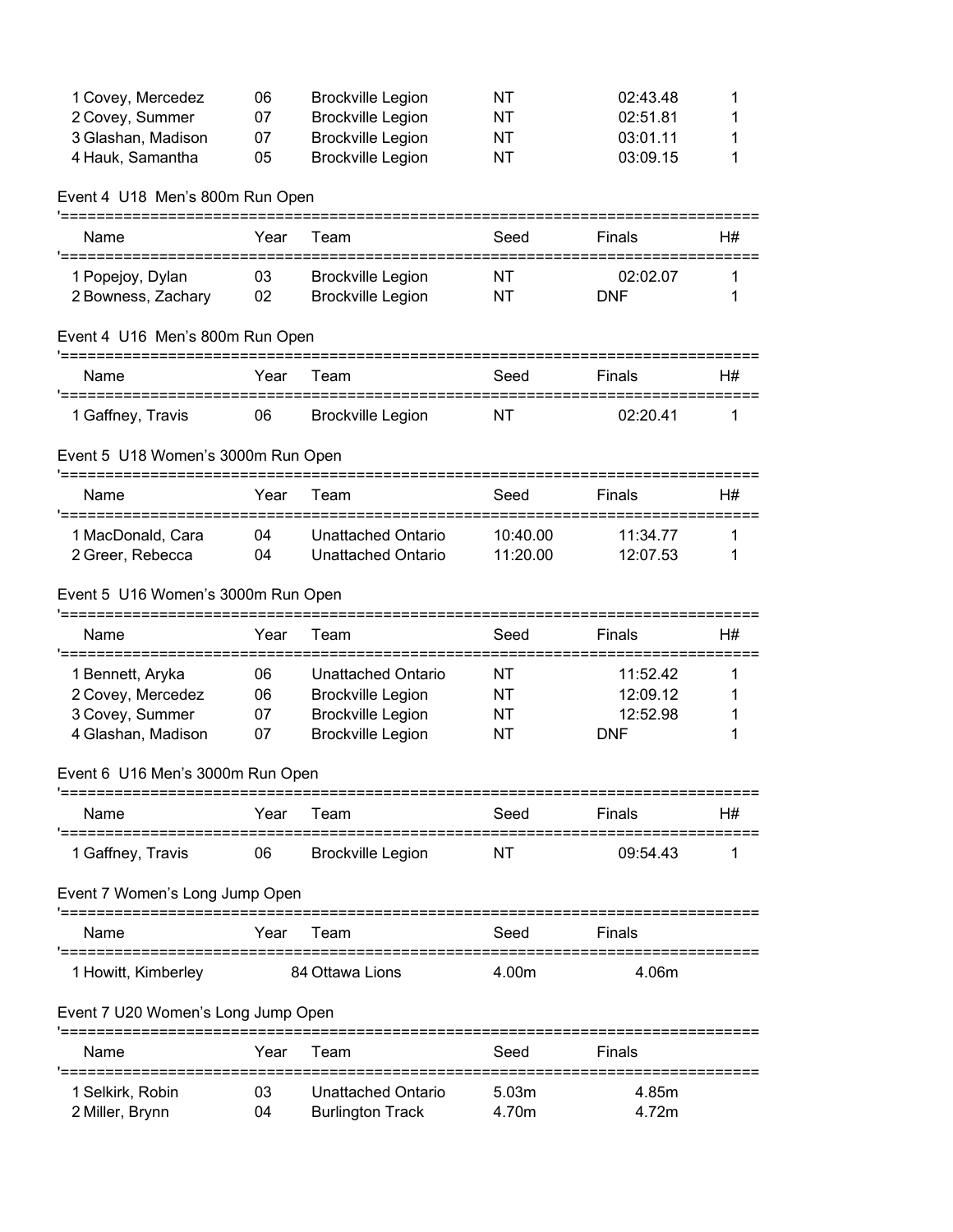| Event 7 U16 Women's Long Jump Open                                              |                |                                                    |                            |                            |                |  |
|---------------------------------------------------------------------------------|----------------|----------------------------------------------------|----------------------------|----------------------------|----------------|--|
| Name                                                                            | Year           | Team                                               | Seed                       | Finals                     |                |  |
| 1 Reimann, Paige                                                                | 05             | <b>Brockville Legion</b>                           | <b>ND</b>                  | 3.68m                      |                |  |
| Event 8 Men's Long Jump Open                                                    |                |                                                    |                            |                            |                |  |
| Name                                                                            | Year           | Team                                               | Seed                       | Finals                     |                |  |
| 1 Chartrand, Andrew                                                             | 01             | <b>Brockville Legion</b>                           | 5.30m                      | 5.71m                      |                |  |
| Event 8 U20 Men's Long Jump Open                                                |                |                                                    |                            |                            |                |  |
| Name                                                                            | Year           | Team                                               | Seed                       | Finals                     |                |  |
| 1 McGregor, Mason                                                               | 02             | <b>Brockville Legion</b>                           | 6.17m                      | 5.82m                      |                |  |
| Event 8 U18 Men's Long Jump Open                                                |                |                                                    |                            |                            |                |  |
| Name                                                                            | Year           | Team                                               | Seed                       | Finals                     |                |  |
| '============<br>1 Ferland, Aidan<br>2 Wilson, Cole                             | 03<br>03       | <b>Brockville Legion</b><br>Woodstock              | <b>NM</b><br>5.08m         | 5.75m<br>5.49m             |                |  |
| Event 8 U16 Men's Long Jump Open                                                |                |                                                    |                            |                            |                |  |
| Name                                                                            | Year           | Team                                               | Seed                       | Finals                     |                |  |
| 1 Miller, Liam<br>2 Chow, Matthew                                               | 06<br>07       | <b>Burlington Track</b><br>Eclipse Track and Field | 4.70m<br><b>NM</b>         | 5.07m<br>4.59m             |                |  |
| Event 10 U18 Men's Triple Jump Open                                             |                |                                                    |                            |                            |                |  |
| Name                                                                            | Year           | Team                                               | Seed                       | Finals                     |                |  |
| 1 Dopson, Blake                                                                 | 04             | <b>Brockville Legion</b>                           | <b>NM</b>                  | 11.84m                     |                |  |
| Event 10 U16 Men's Triple Jump Open                                             |                |                                                    |                            |                            |                |  |
| Name                                                                            | Year           | Team                                               | Seed                       | Finals                     |                |  |
| 1 Chow, Matthew                                                                 | 07             | <b>Eclipse Track and Field</b>                     | ΝM                         | 9.86m                      |                |  |
| Event 11 Women's Shot Put Open                                                  |                |                                                    |                            |                            |                |  |
| Name                                                                            | Year           | I eam                                              | Seed                       | Finals                     | Imp wt         |  |
| '===================<br>1 Crew, Brittany<br>2 Mitton, Sarah<br>3 Brooks, Kaitln | 94<br>96<br>96 | SISU<br>SISU<br>SISU                               | 18.57m<br>18.00m<br>14.70m | 18.28m<br>17.69m<br>14.18m | 4k<br>4k<br>4k |  |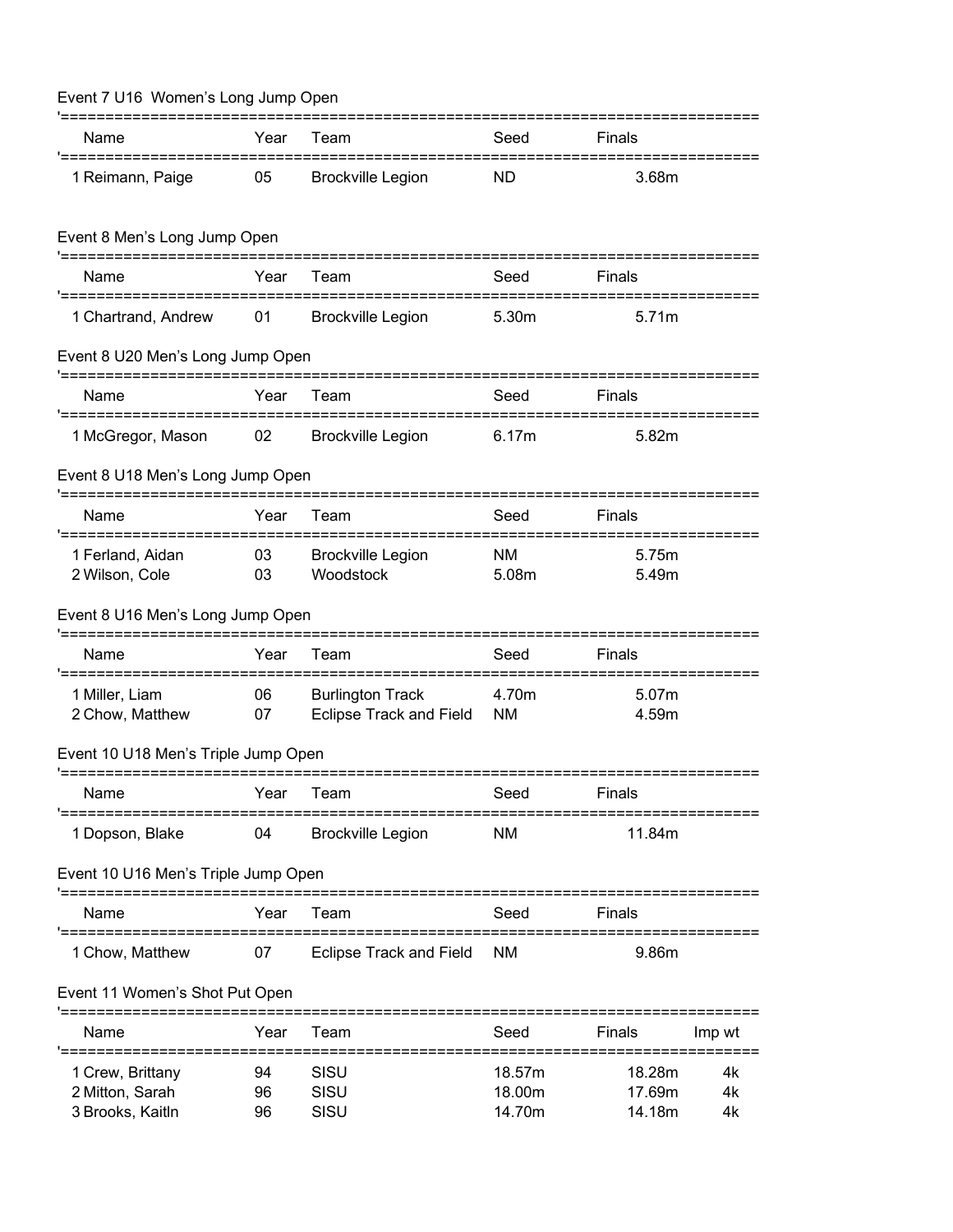| Event 11 U20 Women's Shot Put Open<br>'======================= |          |                               |                     |                  |          |
|----------------------------------------------------------------|----------|-------------------------------|---------------------|------------------|----------|
| Name                                                           | Year     | Team                          | Seed                | Finals           | Imp wt   |
| 1 McLean, Madison                                              | 01       | <b>Unattached Ontario</b>     | 11.70m              | 10.34m           | 4k       |
| Event 11 U18 Women's Shot Put Open                             |          |                               |                     |                  |          |
| Name                                                           | Year     | Team                          | Seed                | Finals           | Imp wt   |
| 1 Selkirk, Robin                                               | 03       | <b>Unattached Ontario</b>     | 12.03m              | 12.07m           | 3k       |
| 2 Miller, Brynn                                                | 04       | <b>Burlington Track</b>       | 9.00m               | 8.80m            | 4k       |
| Event 11 U16 Women's Shot Put Open                             |          |                               |                     |                  |          |
| Name                                                           | Year     | Team                          | Seed                | Finals           | Imp wt   |
| 1 Dean, Jessie                                                 | 03       | Kingston Track                | 11.84m              | 11.16m           | 3k       |
| Event 12 Men's Shot Put Open                                   |          |                               |                     |                  |          |
| Name                                                           | Year     | Team                          | Seed                | Finals           | Imp wt   |
| 1 Chartrand, Andrew                                            | 00       | <b>Brockville Legion</b>      | 9.00m               | 9.69m            | 7.26k    |
| Event 12 U20 Men's Shot Put Open                               |          |                               |                     |                  |          |
| Name                                                           | Year     | Team                          | Seed                | Finals           | Imp wt   |
| '=============<br>1 McGregor, Mason                            | 02       | <b>Brockville Legion</b>      | <b>NM</b>           | 10.37m           | 6k       |
| Event 12 U18 Men's Shot Put Open                               |          |                               |                     |                  |          |
| Name                                                           | Year     | Team                          | Seed                | Finals           | Imp wt   |
| 1 Kizell, William                                              | 03       | <b>Brockville Legion</b>      | 14.50m              | 15.47m           | 5k       |
| 2 Wilson, Cole                                                 | 03       | Woodstock                     | <b>NM</b>           | 12.81m           | 5k       |
| Event 12 U16 Men's Shot Put Open<br>'========================  |          |                               |                     |                  |          |
| Name                                                           | Year     | Team                          | Seed                | Finals           | Imp wt   |
| '===================<br>1 Morrisey, Maxwell                    | 05       | <b>Kingston Track</b>         | 12.08m              | 13.11m           | 4k       |
| 2 McLeod, Colin                                                | 05       | <b>Brockville Legion</b>      | <b>NM</b>           | 12.20m           | 4k       |
| Event 13 Women's Discus Open                                   |          |                               |                     |                  |          |
| Name                                                           | Year     | Team                          | Seed                | Finals           | Imp wt   |
| 1 Tutti, Trinity                                               | 00       | SISU                          | 52.27m              | 52.37m           | 1k       |
| 2 Crew, Brittany<br>3 Fawcett, Cariston                        | 94<br>95 | SISU<br><b>Kingston Track</b> | <b>NM</b><br>32.00m | 46.18m<br>35.99m | 1k<br>1k |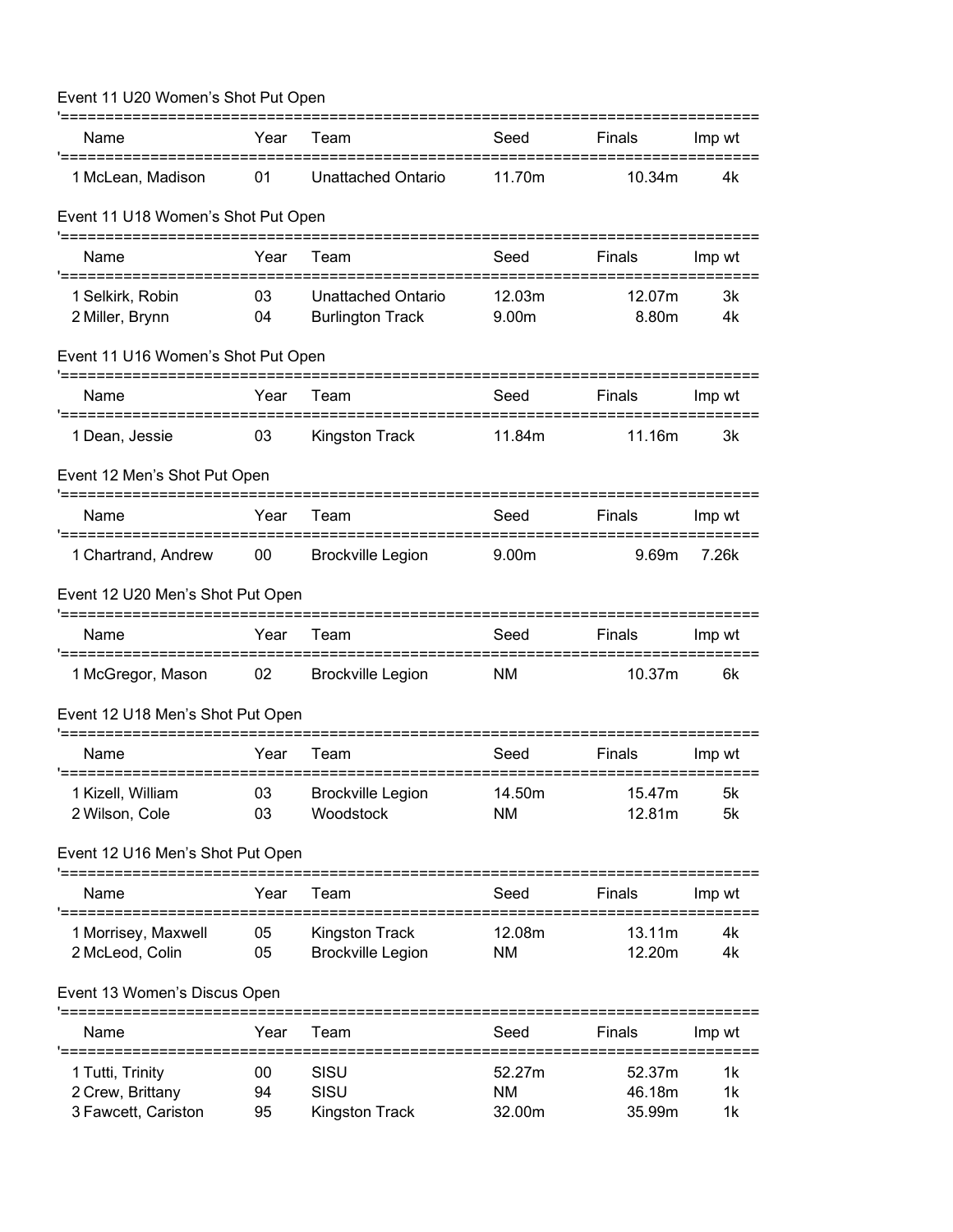| Event 13 U16 Women's Discus Open                    |          |                                                |               |                  |                  |
|-----------------------------------------------------|----------|------------------------------------------------|---------------|------------------|------------------|
| Name                                                | Year     | Team                                           | Seed          | Finals           | Imp wt           |
| '===============================<br>1 Dean, Jessie  | 05       | =====================<br><b>Kingston Track</b> | 29.57m        | 27.59m           | 1k               |
| Event 14 Men's Discus Open                          |          |                                                |               |                  |                  |
| Name                                                | Year     | Team                                           | Seed          | Finals           | Imp wt           |
| 1 Tanton, Matthew                                   | 98       | <b>Islanders</b>                               | 40.00m        | 40.17m           | 2k               |
| Event 14 U18 Men's Discus Open                      |          |                                                |               |                  |                  |
| Name                                                | Year     | Team                                           | Seed          | Finals           | Imp wt           |
| 1 Kizell, William<br>2 Wilson, Cole                 | 03<br>03 | <b>Brockville Legion</b><br>Woodstock          | 50.00m<br>NM. | 46.73m<br>34.19m | 2k<br>1.5k       |
| Event 14 U16 Men's Discus Open                      |          |                                                |               |                  |                  |
| Name                                                | Year     | Team                                           | Seed          | Finals           | Imp wt           |
| 1 Morrisey, Maxwell                                 | 05       | <b>Kingston Track</b>                          | 42.33         | 38.48m           | 1k               |
| 2 McLeod, Colin                                     | 05       | <b>Brockville Legion</b>                       | ND            | 37.50m           | 1k               |
| 3 Miller, Liam                                      | 06       | <b>Burlington Track</b>                        | 35.00m        | 33.12m           | 1k               |
| Event 15 Women's Javelin U20<br>=================== |          |                                                |               |                  |                  |
| Name<br>'========                                   | Year     | Team                                           | Seed          | Finals           | Imp wt           |
| 1 McLean, Madison                                   | 01       | Unattached Ontario                             | 42.42m        | 35.75m           | 600g             |
| Event 15 U18 Women's Javelin Open                   |          |                                                |               |                  |                  |
| Name                                                | Year     | Team                                           | Seed          | Finals           | Imp wt           |
| 1 Kaylee Clark                                      | 03       | <b>Brockville Legion</b>                       | 39.94m        | 40.70m           | 600g             |
| 2 Selkirk, Robin                                    | 03       | Unattached Ontario                             | 32.03m        | 34.09m           | 500 <sub>g</sub> |
| 3 Miller, Brynn                                     | 04       | <b>Burlington Track</b>                        | 20.00m        | 22.17m           | 600g             |
| Event 15 U16 Women's Javelin Open                   |          |                                                |               |                  |                  |
| Name<br>'==================                         | Year     | Team                                           | Seed          | Finals           | Imp wt<br>====== |
| 1 Chow, Nicole                                      | 05       | <b>Eclipse Track and Field</b>                 | <b>ND</b>     | 32.40m           | 500g             |
| Event 17 Men's Javelin Open                         |          |                                                |               |                  | ===============  |
| Name                                                | Year     | Team                                           | Seed          | Finals           | Imp wt           |
| 1 Chartrand, Andrew                                 | 00       | <b>Brockville Legion</b>                       | ND            | 29.13m           | 800g             |